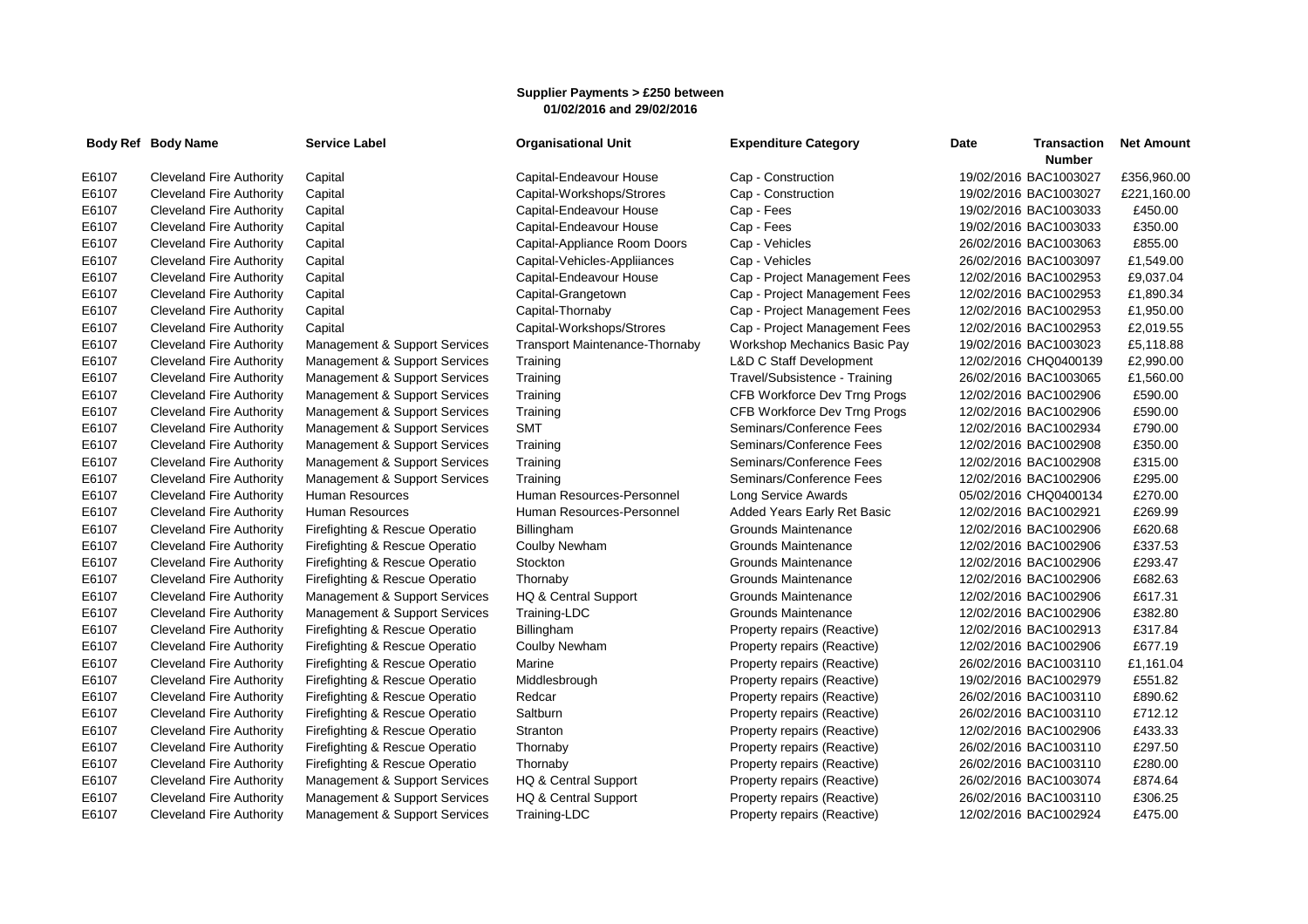E6107 Cleveland Fire Authority Management & Support Services Transport Maintenance-Thornaby Property repairs (Reactive) 12/02/2016 BAC1002899 £1,280.00 E6107 Cleveland Fire Authority Management & Support Services Transport Maintenance-Thornaby Property repairs (Reactive) 26/02/2016 BAC1003110 £336.86 E6107 Cleveland Fire Authority Management & Support Services HQ & Central Support Property Mtce (Planned) 26/02/2016 BAC1003110 £405.60 E6107 Cleveland Fire Authority Management & Support Services HQ & Central Support Property Mtce (Planned) 26/02/2016 BAC1003110 £273.88 E6107 Cleveland Fire Authority Management & Support Services Training-LDC Property Mtce (Planned) 26/02/2016 BAC1003110 £352.92 E6107 Cleveland Fire Authority Community Fire Safety Youth Engagement-Redcar Gas Vat 17.5% Metered Supply 26/02/2016 BAC1003102 £298.10 E6107 Cleveland Fire Authority Firefighting & Rescue Operatio Grangetown Gas Vat 17.5% Metered Supply 19/02/2016 BAC1003022 £776.62 E6107 Cleveland Fire Authority Firefighting & Rescue Operatio Guisborough Gas Vat 17.5% Metered Supply 19/02/2016 BAC1003022 £299.09 E6107 Cleveland Fire Authority Firefighting & Rescue Operatio Marine Gas Vat 17.5% Metered Supply 19/02/2016 BAC1003022 £382.81 E6107 Cleveland Fire Authority Firefighting & Rescue Operatio Redcar Gas Vat 17.5% Metered Supply 26/02/2016 BAC1003102 £379.41 E6107 Cleveland Fire Authority Firefighting & Rescue Operatio Stranton Gas Vat 17.5% Metered Supply 26/02/2016 BAC1003102 £1,081.11 E6107 Cleveland Fire Authority Firefighting & Rescue Operatio Thornaby Gas Vat 17.5% Metered Supply 19/02/2016 BAC1003022 £764.97 E6107 Cleveland Fire Authority Firefighting & Rescue Operatio Yarm Gas Vat 17.5% Metered Supply 19/02/2016 BAC1003022 £346.20 E6107 Cleveland Fire Authority Management & Support Services Procurement/Stores-Stores Gas Vat 17.5% Metered Supply 19/02/2016 BAC1003022 £794.97 E6107 Cleveland Fire Authority Community Fire Safety Youth Engagement-Redcar Electricity Vat 17.5% Standard 19/02/2016 BAC1003002 £563.92 E6107 Cleveland Fire Authority Firefighting & Rescue Operatio Billingham Electricity Vat 17.5% Standard 19/02/2016 BAC1003002 £757.80 E6107 Cleveland Fire Authority Firefighting & Rescue Operatio Coulby Newham Electricity Vat 17.5% Standard 19/02/2016 BAC1003002 £719.07 E6107 Cleveland Fire Authority Firefighting & Rescue Operatio Grangetown Electricity Vat 17.5% Standard 19/02/2016 BAC1003002 £661.23 E6107 Cleveland Fire Authority Firefighting & Rescue Operatio Grangetown Electricity Vat 17.5% Standard 19/02/2016 BAC1003002 £639.90 E6107 Cleveland Fire Authority Firefighting & Rescue Operatio Grangetown Electricity Vat 17.5% Standard 19/02/2016 BAC1003002 £661.23 E6107 Cleveland Fire Authority Firefighting & Rescue Operatio Grangetown Electricity Vat 17.5% Standard 19/02/2016 BAC1003002 £615.45 E6107 Cleveland Fire Authority Firefighting & Rescue Operatio Marine Electricity Vat 17.5% Standard 19/02/2016 BAC1003002 £789.48 E6107 Cleveland Fire Authority Firefighting & Rescue Operatio Redcar Electricity Vat 17.5% Standard 19/02/2016 BAC1003002 £717.72 E6107 Cleveland Fire Authority Firefighting & Rescue Operatio Thornaby Electricity Vat 17.5% Standard 19/02/2016 BAC1003002 £891.09 E6107 Cleveland Fire Authority Management & Support Services Procurement/Stores-Stores Electricity Vat 17.5% Standard 19/02/2016 BAC1003002 £445.55 E6107 Cleveland Fire Authority Management & Support Services Training-LDC Electricity Vat 17.5% Standard 19/02/2016 BAC1003002 £1,322.47

E6107 Cleveland Fire Authority Firefighting & Rescue Operatio Coulby Newham Minor/New Works 05/02/2016 BAC1002885 £3,950.16 E6107 Cleveland Fire Authority Firefighting & Rescue Operatio Grangetown Minor/New Works 05/02/2016 BAC1002885 £1,492.02 E6107 Cleveland Fire Authority Firefighting & Rescue Operatio Guisborough Minor/New Works 05/02/2016 BAC1002885 £2,518.14 E6107 Cleveland Fire Authority Firefighting & Rescue Operatio Loftus Communication Minor/New Works 05/02/2016 BAC1002885 £6.008.64 E6107 Cleveland Fire Authority Firefighting & Rescue Operatio Redcar Minor/New Works 05/02/2016 BAC1002885 £10,114.30 E6107 Cleveland Fire Authority Firefighting & Rescue Operatio Stockton Minor/New Works 05/02/2016 BAC1002885 £8,944.62 E6107 Cleveland Fire Authority Firefighting & Rescue Operatio Stranton Minor/New Works 05/02/2016 BAC1002885 £1,492.02 E6107 Cleveland Fire Authority Firefighting & Rescue Operatio Thornaby Minor/New Works 05/02/2016 BAC1002885 £3,477.95 E6107 Cleveland Fire Authority Firefighting & Rescue Operatio Yarm Minor/New Works 05/02/2016 BAC1002885 £7,790.57 E6107 Cleveland Fire Authority Management & Support Services Transport Maintenance-Thornaby Minor/New Works 05/02/2016 BAC1002885 £3,201.25 E6107 Cleveland Fire Authority Firefighting & Rescue Operatio Coulby Newham Gas Vat 17.5% Metered Supply 19/02/2016 BAC1003022 £1,228.33 E6107 Cleveland Fire Authority Management & Support Services Training-LDC Gas Vat 17.5% Metered Supply 19/02/2016 BAC1003022 £2,329.87 E6107 Cleveland Fire Authority Management & Support Services Transport Maintenance-Thornaby Gas Vat 17.5% Metered Supply 19/02/2016 BAC1003022 £1,499.95 E6107 Cleveland Fire Authority Firefighting & Rescue Operatio Middlesbrough Electricity Vat 17.5% Standard 19/02/2016 BAC1003002 £4,789.89 E6107 Cleveland Fire Authority Firefighting & Rescue Operatio Stockton Electricity Vat 17.5% Standard 19/02/2016 BAC1003002 £1,176.38 E6107 Cleveland Fire Authority Firefighting & Rescue Operatio Stranton Electricity Vat 17.5% Standard 19/02/2016 BAC1003002 £1,205.00 E6107 Cleveland Fire Authority Management & Support Services HQ & Central Support Electricity Vat 17.5% Standard 19/02/2016 BAC1003002 £5,303.72 E6107 Cleveland Fire Authority Management & Support Services Training-LDC Electricity Vat 17.5% Standard 19/02/2016 BAC1003002 £1,322.47 E6107 Cleveland Fire Authority Management & Support Services Training-LDC Electricity Vat 17.5% Standard 19/02/2016 BAC1003002 £1.279.81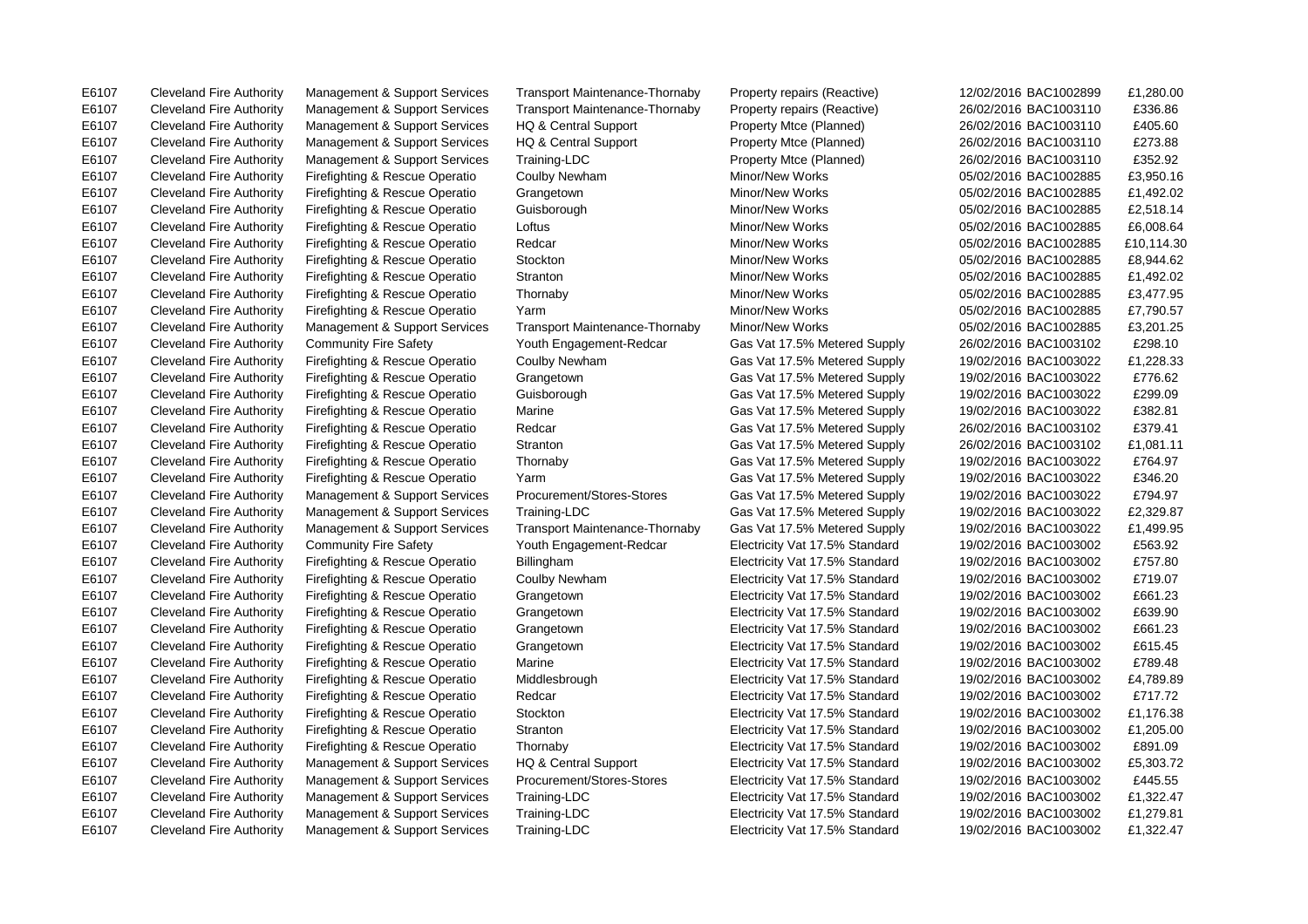E6107 Cleveland Fire Authority Management & Support Services Training-LDC Electricity Vat 17.5% Standard 19/02/2016 BAC1003002 £1,230.89 E6107 Cleveland Fire Authority Management & Support Services Transport Maintenance-Thornaby Electricity Vat 17.5% Standard 19/02/2016 BAC1003002 £445.55 E6107 Cleveland Fire Authority Firefighting & Rescue Operatio Coulby Newham Water Charges - Metered 0% Vat 12/02/2016 BAC1002919 £330.96 E6107 Cleveland Fire Authority Firefighting & Rescue Operatio Stranton Water Charges - Metered 0% Vat 12/02/2016 BAC1002907 £372.59 E6107 Cleveland Fire Authority Firefighting & Rescue Operatio Thornaby Water Charges - Metered 0% Vat 12/02/2016 BAC1002919 £424.86 E6107 Cleveland Fire Authority Firefighting & Rescue Operatio Coulby Newham Sewerage Charges 12/02/2016 BAC1002919 £890.26 E6107 Cleveland Fire Authority Firefighting & Rescue Operatio Stranton Sexerage Charges 12/02/2016 BAC1002907 £472.59 E6107 Cleveland Fire Authority Firefighting & Rescue Operatio Firefighting & Rescue Cleaning Materials 12/02/2016 BAC1002905 £302.25 E6107 Cleveland Fire Authority Firefighting & Rescue Operatio Firefighting & Rescue Medical & Toilet 19/02/2016 BAC1003015 £428.80 E6107 Cleveland Fire Authority Firefighting & Rescue Operatio Billingham Building Cleaning 26/02/2016 BAC1003082 £401.87 E6107 Cleveland Fire Authority Firefighting & Rescue Operatio Coulby Newham Building Cleaning 26/02/2016 BAC1003082 £376.48 E6107 Cleveland Fire Authority Firefighting & Rescue Operatio Grangetown Building Cleaning 26/02/2016 BAC1003082 £817.61 E6107 Cleveland Fire Authority Firefighting & Rescue Operatio Headland Building Cleaning 26/02/2016 BAC1003082 £348.30 E6107 Cleveland Fire Authority Firefighting & Rescue Operatio Marine Building Cleaning 26/02/2016 BAC1003082 £376.48 E6107 Cleveland Fire Authority Firefighting & Rescue Operatio Stockton Building Cleaning 26/02/2016 BAC1003082 £542.53 E6107 Cleveland Fire Authority Firefighting & Rescue Operatio Stranton Building Cleaning 19/02/2016 BAC1003003 £273.35 E6107 Cleveland Fire Authority Firefighting & Rescue Operatio Stranton Building Cleaning 26/02/2016 BAC1003082 £915.37 E6107 Cleveland Fire Authority Firefighting & Rescue Operatio Thornaby Building Cleaning 26/02/2016 BAC1003082 £576.94 E6107 Cleveland Fire Authority Management & Support Services HQ & Central Support Fixtures & Fittings 05/02/2016 BAC1002886 £677.00 E6107 Cleveland Fire Authority Management & Support Services Transport Maintenance-Thornaby Vehicle Repairs & Maintenance 19/02/2016 BAC1002986 £304.50 E6107 Cleveland Fire Authority Management & Support Services Transport Maintenance-Thornaby Vehicle Repairs & Maintenance 26/02/2016 BAC1003100 £611.25 E6107 Cleveland Fire Authority Management & Support Services Transport Maintenance-Thornaby Vehicle Repairs & Maintenance 19/02/2016 BAC1003000 £380.00 E6107 Cleveland Fire Authority Management & Support Services Transport Maintenance-Thornaby Vehicle Repairs & Maintenance 12/02/2016 BAC1002920 £360.00 E6107 Cleveland Fire Authority Management & Support Services Transport Maintenance-Thornaby Vehicle Spare Parts 26/02/2016 BAC1003088 £424.84 E6107 Cleveland Fire Authority Management & Support Services Transport Maintenance-Thornaby Vehicle Spare Parts 12/02/2016 BAC1002947 £479.22 E6107 Cleveland Fire Authority Management & Support Services Transport Maintenance-Thornaby Vehicle Spare Parts 12/02/2016 BAC1002904 £583.81

E6107 Cleveland Fire Authority Firefighting & Rescue Operatio Billingham Heating Oil Heating Oil 19/02/2016 BAC1003029 £1,309.45 E6107 Cleveland Fire Authority Firefighting & Rescue Operatio Thornaby Sewerage Charges 12/02/2016 BAC1002919 £1,369.36 E6107 Cleveland Fire Authority Firefighting & Rescue Operatio Middlesbrough Building Cleaning 26/02/2016 BAC1003082 £1,641.52 E6107 Cleveland Fire Authority Firefighting & Rescue Operatio Redcar Building Cleaning 26/02/2016 BAC1003082 £1,057.16 E6107 Cleveland Fire Authority Management & Support Services HQ & Central Support Building Cleaning 26/02/2016 BAC1003082 £3,189.51 E6107 Cleveland Fire Authority Management & Support Services Training-LDC Building Cleaning 26/02/2016 BAC1003082 £1,662.48 E6107 Cleveland Fire Authority Management & Support Services HQ & Central Support Building Security 26/02/2016 BAC1003086 £6,456.00 E6107 Cleveland Fire Authority Firefighting & Rescue Operatio Grangetown Derv Derv Derv 26/02/2016 BAC1003107 £3,989.50 E6107 Cleveland Fire Authority Firefighting & Rescue Operatio Middlesbrough Derv Derv Derv 12/02/2016 BAC1002956 £2,425.61 E6107 Cleveland Fire Authority Firefighting & Rescue Operatio Middlesbrough Derv Derv 26/02/2016 BAC1003107 £3,989.50 E6107 Cleveland Fire Authority Firefighting & Rescue Operatio Stockton Derv Derv Derv 26/02/2016 BAC1003107 £2,415.70 E6107 Cleveland Fire Authority Management & Support Services HQ & Central Support Derv Derv 26/02/2016 BAC1003107 £5,624.40 E6107 Cleveland Fire Authority Management & Support Services SMT Contract Car Hire 26/02/2016 BAC1003090 £3,220.69 E6107 Cleveland Fire Authority Management & Support Services SMT Contract Car Hire 26/02/2016 BAC1003090 £3,514.92 E6107 Cleveland Fire Authority Management & Support Services SMT Contract Car Hire 12/02/2016 BAC1002937 £1,754.06 E6107 Cleveland Fire Authority Management & Support Services SMT Contract Car Hire 12/02/2016 BAC1002937 £2,114.28 E6107 Cleveland Fire Authority Management & Support Services Transport Maintenance-Thornaby Vehicle Repairs & Maintenance 26/02/2016 BAC1003054 £6,642.18 E6107 Cleveland Fire Authority Management & Support Services Transport Maintenance-Thornaby Vehicle Repairs & Maintenance 26/02/2016 BAC1003050 £14,550.00 E6107 Cleveland Fire Authority Management & Support Services Transport Maintenance-Thornaby Vehicle Spare Parts 19/02/2016 BAC1002977 £288.41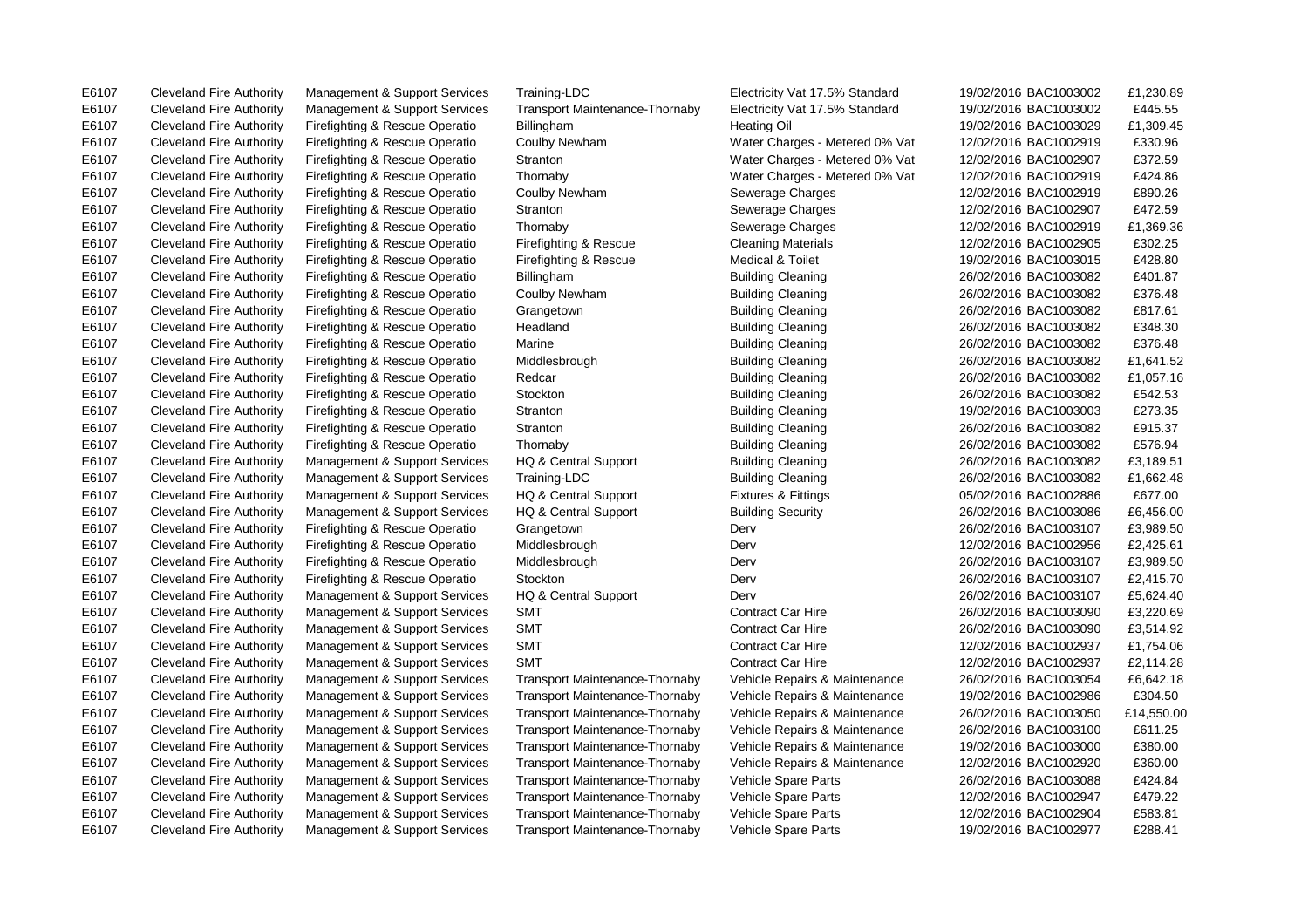E6107 Cleveland Fire Authority Management & Support Services Information Technology Communications Costs 19/02/2016 BAC1002994 £2,100.00

E6107 Cleveland Fire Authority Management & Support Services Transport Maintenance-Thornaby Vehicle Spare Parts 26/02/2016 BAC1003057 £501.84

E6107 Cleveland Fire Authority Management & Support Services Transport Maintenance-Thornaby Vehicle Spare Parts 12/02/2016 BAC1002922 £273.92 E6107 Cleveland Fire Authority Management & Support Services Transport Maintenance-Thornaby Vehicle Spare Parts 12/02/2016 BAC1002922 £273.92 E6107 Cleveland Fire Authority Management & Support Services Transport Maintenance-Thornaby Vehicle Spare Parts 26/02/2016 BAC1003068 £400.00 E6107 Cleveland Fire Authority Management & Support Services Transport Maintenance-Thornaby Tools & Equipment 26/02/2016 BAC1003061 £369.86 E6107 Cleveland Fire Authority Management & Support Services Transport Maintenance-Thornaby Oil & Lubricants 19/02/2016 BAC1003006 £303.40 E6107 Cleveland Fire Authority Firefighting & Rescue Operatio Firefighting & Rescue Operational Equipment 12/02/2016 BAC1002911 £466.98 E6107 Cleveland Fire Authority Firefighting & Rescue Operatio Firefighting & Rescue Operational Equipment 19/02/2016 BAC1003017 £426.50 E6107 Cleveland Fire Authority Firefighting & Rescue Operatio Firefighting & Rescue Operational Equipment 19/02/2016 BAC1002972 £950.00 E6107 Cleveland Fire Authority Firefighting & Rescue Operatio Firefighting & Rescue Breathing Apparatus 19/02/2016 BAC1003026 £742.20 E6107 Cleveland Fire Authority Firefighting & Rescue Operatio Firefighting & Rescue Breathing Apparatus 19/02/2016 CHQ0400144 £270.00 E6107 Cleveland Fire Authority Firefighting & Rescue Operatio Firefighting & Rescue Hoses 26/02/2016 BAC1003075 £1,904.20 E6107 Cleveland Fire Authority Firefighting & Rescue Operatio Firefighting & Rescue Water Rescue 12/02/2016 CHQ0400140 £744.00 E6107 Cleveland Fire Authority Management & Support Services Information Technology Printing & Stationery 12/02/2016 BAC1002926 -£468.87 E6107 Cleveland Fire Authority Management & Support Services Office Services Printing & Stationery 12/02/2016 BAC1002926 £468.87 E6107 Cleveland Fire Authority Management & Support Services Office Services Printing & Stationery 26/02/2016 BAC1003047 £384.00 E6107 Cleveland Fire Authority Management & Support Services Office Services Postages - General 26/02/2016 BAC1003080 £500.00 E6107 Cleveland Fire Authority Management & Support Services Business Development Professional Fees (Property) 19/02/2016 BAC1003023 £8,620.38 E6107 Cleveland Fire Authority Firefighting & Rescue Operatio Firefighting & Rescue Uniforms/Protective Clothing 12/02/2016 BAC1002923 £340.94 E6107 Cleveland Fire Authority Firefighting & Rescue Operatio Firefighting & Rescue Uniforms/Protective Clothing 26/02/2016 BAC1003052 £681.08 E6107 Cleveland Fire Authority Firefighting & Rescue Operatio Firefighting & Rescue Uniforms/Protective Clothing 26/02/2016 BAC1003052 £403.69 E6107 Cleveland Fire Authority Firefighting & Rescue Operatio Firefighting & Rescue Uniforms/Protective Clothing 26/02/2016 BAC1003052 £428.32 E6107 Cleveland Fire Authority Firefighting & Rescue Operatio Firefighting & Rescue Uniforms/Protective Clothing 26/02/2016 BAC1003052 £326.96 E6107 Cleveland Fire Authority Firefighting & Rescue Operatio Firefighting & Rescue Uniforms/Protective Clothing 12/02/2016 BAC1002932 £459.00 E6107 Cleveland Fire Authority Management & Support Services HQ & Central Support Telephone - Rental 12/02/2016 BAC1002917 £23,396.96 E6107 Cleveland Fire Authority Firefighting & Rescue Operatio Mobilisation & Communication(e Radio Scheme 19/02/2016 BAC1003014 £5,000.00 E6107 Cleveland Fire Authority Firefighting & Rescue Operatio Mobilisation & Communication(e Cellphones 12/02/2016 BAC1002927 £857.57 E6107 Cleveland Fire Authority Firefighting & Rescue Operatio Mobilisation & Communication(e Cellphones 26/02/2016 BAC1003077 £2,616.83 E6107 Cleveland Fire Authority Firefighting & Rescue Operatio Mobilisation & Communication(e Cellphones 12/02/2016 BAC1002897 £801.89 E6107 Cleveland Fire Authority Firefighting & Rescue Operatio Mobilisation & Communication(e Control Room Equipment 26/02/2016 BAC1003089 £1,155.00 E6107 Cleveland Fire Authority Firefighting & Rescue Operatio Mobilisation & Communication(e Control Room Equipment 19/02/2016 BAC1003024 £3,599.00 E6107 Cleveland Fire Authority Firefighting & Rescue Operatio Mobilisation & Communication e Firelink 12/02/2016 BAC1002946 £506.31 E6107 Cleveland Fire Authority Firefighting & Rescue Operatio Mobilisation & Communication(e Firelink 05/02/2016 BAC1002879 £19,847.78 E6107 Cleveland Fire Authority Firefighting & Rescue Operatio Mobilisation & Communication(e Firelink 05/02/2016 BAC1002879 £19,847.78 E6107 Cleveland Fire Authority Firefighting & Rescue Operatio Mobilisation & Communication(e Firelink 19/02/2016 BAC1003010 £19,847.78 E6107 Cleveland Fire Authority Management & Support Services Information Technology End User Hardware Repair/Repla 12/02/2016 BAC1002896 £613.10 E6107 Cleveland Fire Authority Management & Support Services Information Technology End User Software Maintenance 05/02/2016 BAC1002887 £350.00 E6107 Cleveland Fire Authority Management & Support Services Information Technology End User Software Maintenance 05/02/2016 BAC1002887 £350.00 E6107 Cleveland Fire Authority Management & Support Services Information Technology Systems Hardware Repair/Replac 12/02/2016 BAC1002926 £2,769.76 E6107 Cleveland Fire Authority Management & Support Services Information Technology Systems & Development Software 05/02/2016 BAC1002882 £14,500.00 E6107 Cleveland Fire Authority Management & Support Services Information Technology Network Hardware Repair/Replac 12/02/2016 BAC1002926 £672.99 E6107 Cleveland Fire Authority Management & Support Services Information Technology Network Hardware Repair/Replac 12/02/2016 BAC1002926 £897.32 E6107 Cleveland Fire Authority Management & Support Services Information Technology Communications Costs 19/02/2016 BAC1003035 £1,226.00 E6107 Cleveland Fire Authority Management & Support Services Information Technology Communications Costs 19/02/2016 BAC1003035 £898.40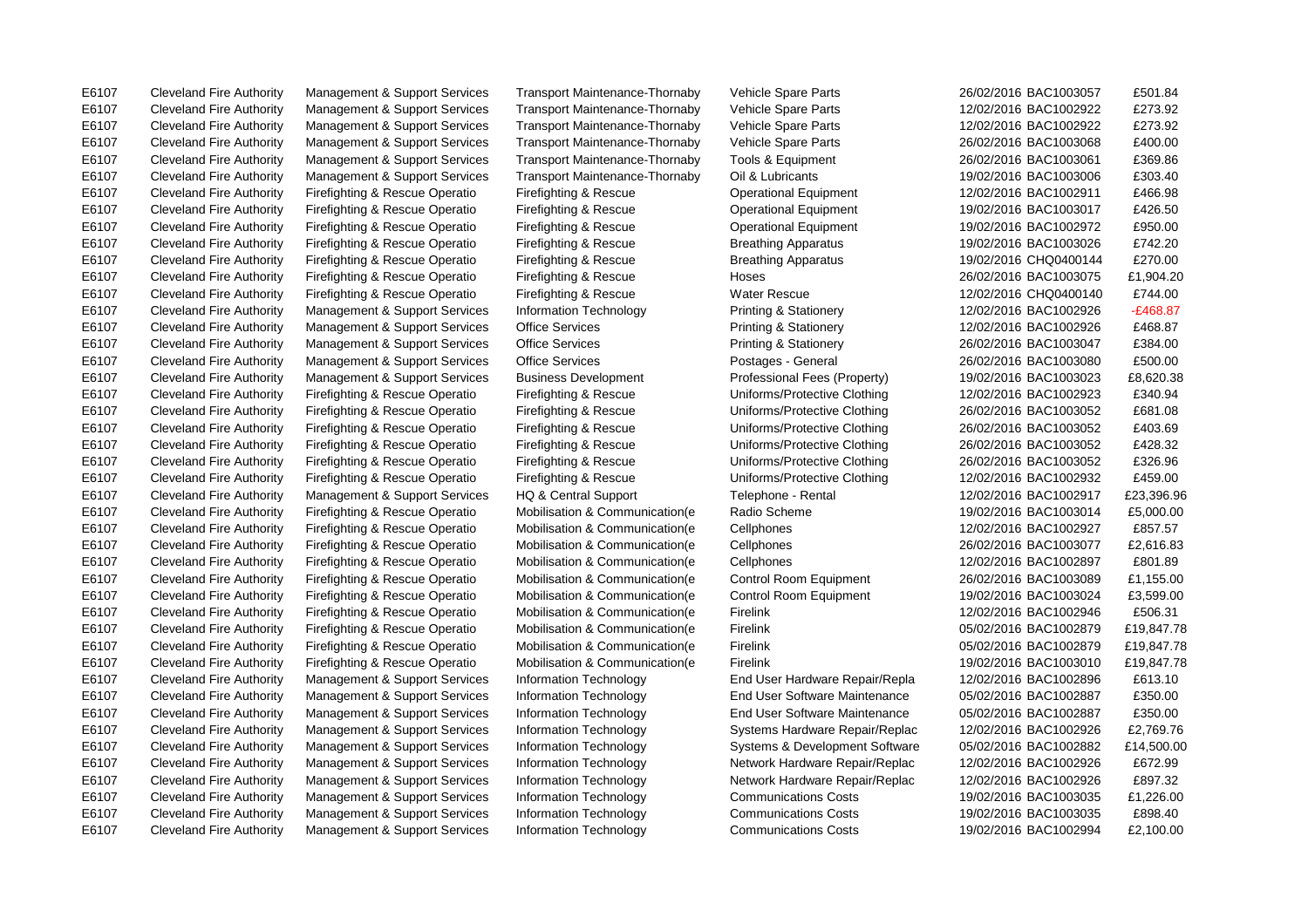E6107 Cleveland Fire Authority Management & Support Services Information Technology Communications Costs 26/02/2016 BAC1003073 £588.00

E6107 Cleveland Fire Authority Management & Support Services Information Technology Communications Costs 26/02/2016 BAC1003073 £346.00 E6107 Cleveland Fire Authority Management & Support Services Information Technology Communications Costs 26/02/2016 BAC1003073 £274.00 E6107 Cleveland Fire Authority Management & Support Services Information Technology Communications Costs 26/02/2016 BAC1003073 £262.00 E6107 Cleveland Fire Authority Management & Support Services Information Technology Communications Costs 26/02/2016 BAC1003073 £354.00 E6107 Cleveland Fire Authority Management & Support Services HQ & Central Support Catering Facilities 12/02/2016 CHQ0400138 £321.36 E6107 Cleveland Fire Authority Management & Support Services HQ & Central Support Catering Facilities 12/02/2016 CHQ0400138 £808.96 E6107 Cleveland Fire Authority Management & Support Services HQ & Central Support Catering Facilities 12/02/2016 BAC1002941 £2,067.98 E6107 Cleveland Fire Authority Management & Support Services HQ & Central Support Catering Facilities 26/02/2016 BAC1003080 £1,000.00 E6107 Cleveland Fire Authority Management & Support Services HQ & Central Support Office Equipment 12/02/2016 BAC1002931 £272.00 E6107 Cleveland Fire Authority Management & Support Services HQ & Central Support Office Equipment 12/02/2016 BAC1002931 £291.00 E6107 Cleveland Fire Authority Firefighting & Rescue Operatio Water National Hydrant Maintenance 05/02/2016 BAC1002873 £281.50 E6107 Cleveland Fire Authority Firefighting & Rescue Operatio Water National Hydrant Maintenance 05/02/2016 BAC1002873 £297.80 E6107 Cleveland Fire Authority Firefighting & Rescue Operatio Water Nater Hydrant Maintenance 05/02/2016 BAC1002873 £1,085.30 E6107 Cleveland Fire Authority Firefighting & Rescue Operatio Water Hydrant Maintenance 05/02/2016 BAC1002873 £933.30 E6107 Cleveland Fire Authority Firefighting & Rescue Operatio Water Hydrant Maintenance 05/02/2016 BAC1002873 £281.50 E6107 Cleveland Fire Authority Firefighting & Rescue Operatio Water National Hydrant Maintenance 05/02/2016 BAC1002873 £281.50 E6107 Cleveland Fire Authority Firefighting & Rescue Operatio Water Hydrant Maintenance 05/02/2016 BAC1002873 £297.80 E6107 Cleveland Fire Authority Firefighting & Rescue Operatio Water Hydrant Maintenance 05/02/2016 BAC1002873 £933.30 E6107 Cleveland Fire Authority Firefighting & Rescue Operatio Water Hydrant Maintenance 05/02/2016 BAC1002873 £749.70 E6107 Cleveland Fire Authority Firefighting & Rescue Operatio Water Hydrant Maintenance 05/02/2016 BAC1002873 £297.80 E6107 Cleveland Fire Authority Firefighting & Rescue Operatio Water Hydrant Maintenance 05/02/2016 BAC1002873 £281.50 E6107 Cleveland Fire Authority Firefighting & Rescue Operatio Water Hydrant Maintenance 05/02/2016 BAC1002873 £933.30 E6107 Cleveland Fire Authority Firefighting & Rescue Operatio Water Hydrant Maintenance 05/02/2016 BAC1002873 £933.30 E6107 Cleveland Fire Authority Firefighting & Rescue Operatio Water Hydrant Maintenance 05/02/2016 BAC1002873 £397.80 E6107 Cleveland Fire Authority Firefighting & Rescue Operatio Water Hydrant Maintenance 26/02/2016 BAC1003071 £397.80 E6107 Cleveland Fire Authority Management & Support Services Training-LDC Catering Contract 19/02/2016 BAC1003009 £2,978.45 E6107 Cleveland Fire Authority Management & Support Services Training-LDC Catering Contract 05/02/2016 BAC1002878 £457.19 E6107 Cleveland Fire Authority Management & Support Services Training-LDC Catering Contract 26/02/2016 BAC1003092 £1,012.79 E6107 Cleveland Fire Authority Community Fire Safety Prevention & Education Fire Safety Publicity Material 05/02/2016 BAC1002881 £1,798.37 E6107 Cleveland Fire Authority Community Fire Safety Prevention & Education Fire Safety Publicity Material 26/02/2016 BAC1003098 £4.174.42 E6107 Cleveland Fire Authority Community Fire Safety Prevention & Education Fire Safety Publicity Material 26/02/2016 BAC1003112 £2,055.00 E6107 Cleveland Fire Authority Community Fire Safety Prevention & Education Fire Safety Publicity Material 26/02/2016 BAC1003058 £5,000.00 E6107 Cleveland Fire Authority Community Fire Safety Prevention & Education Fire Safety Publicity Material 2/02/2016 BAC1002943 £1,099.00 E6107 Cleveland Fire Authority Community Fire Safety Prevention & Education Risk Reduction Equipment 26/02/2016 BAC1003091 £724.50 E6107 Cleveland Fire Authority Community Fire Safety Prevention & Education Smoke Alarms 31/02/2016 BAC1002938 £1,605.00 E6107 Cleveland Fire Authority Community Fire Safety Prevention & Education Smoke Alarms 12/02/2016 BAC1002938 £1,070.00 E6107 Cleveland Fire Authority Community Fire Safety Prevention & Education Smoke Alarms 12/02/2016 BAC1002938 £1,070.00 E6107 Cleveland Fire Authority Community Fire Safety Prevention & Education Smoke Alarms 12/02/2016 BAC1002938 £1,070.00 E6107 Cleveland Fire Authority Community Fire Safety Prevention & Education Smoke Alarms 19/02/2016 BAC1003011 £3,210.00 E6107 Cleveland Fire Authority Community Fire Safety Prevention & Education Smoke Alarms 26/02/2016 BAC1003094 £1,605.00 E6107 Cleveland Fire Authority Community Fire Safety Prevention & Education Smoke Alarms 26/02/2016 BAC1003094 £1,070.00 E6107 Cleveland Fire Authority Community Fire Safety Prevention & Education Youth Development Programmes 26/02/2016 BAC1003087 £307.60 E6107 Cleveland Fire Authority Human Resources Human Resources-Hlth & Safety Research and Development 19/02/2016 BAC1003036 £800.00 E6107 Cleveland Fire Authority Human Resources Human Resources-Personnel South Tees Health 26/02/2016 BAC1003113 £3,289.73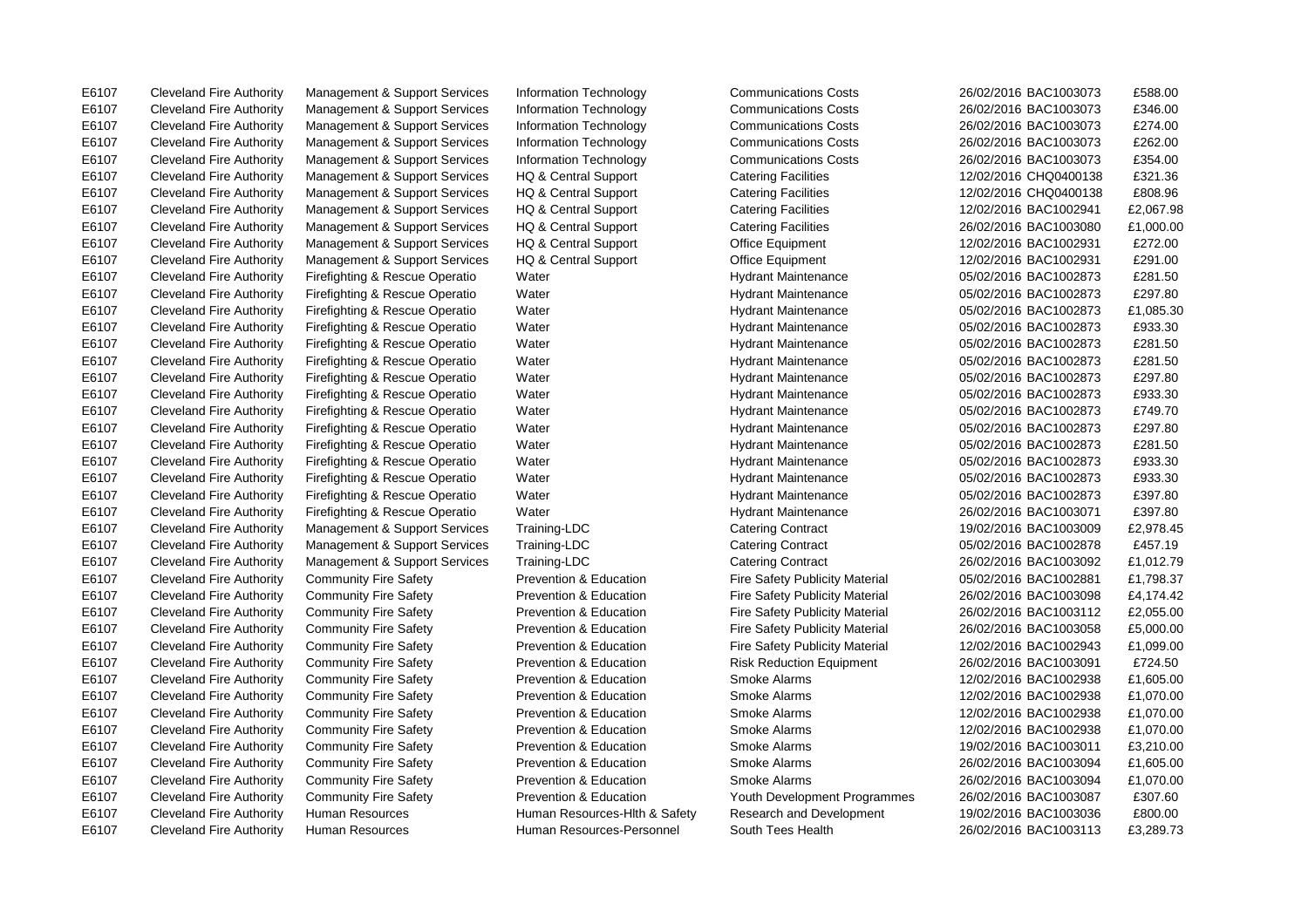| E6107 | Cleveland Fire Authority        | Human Resources               | Human Resources-Personnel | South Tees Health              | 12/02/2016 BAC1002950 | £605.20   |
|-------|---------------------------------|-------------------------------|---------------------------|--------------------------------|-----------------------|-----------|
| E6107 | Cleveland Fire Authority        | Human Resources               | Human Resources-Personnel | South Tees Health              | 26/02/2016 BAC1003104 | £702.40   |
| E6107 | Cleveland Fire Authority        | Human Resources               | Human Resources - Payroll | Payrolls SLA                   | 26/02/2016 BAC1003093 | £3,609.58 |
| E6107 | Cleveland Fire Authority        | Management & Support Services | Finance                   | <b>Financial Services</b>      | 05/02/2016 BAC1002883 | £9,202.00 |
| E6107 | <b>Cleveland Fire Authority</b> | CDC.                          | Corporate Expenses        | <b>Audit Commission</b>        | 05/02/2016 BAC1002884 | £2,888.00 |
| E6107 | Cleveland Fire Authority        | Management & Support Services | <b>Legal Services</b>     | Legal Support                  | 19/02/2016 BAC1002979 | £300.00   |
| E6107 | <b>Cleveland Fire Authority</b> | Management & Support Services | Legal Services            | Legal Support                  | 12/02/2016 BAC1002934 | £357.63   |
| E6107 | Cleveland Fire Authority        | CDC                           | <b>Corporate Expenses</b> | <b>Members Conference Fees</b> | 12/02/2016 BAC1002934 | £395.00   |
|       |                                 |                               |                           |                                |                       |           |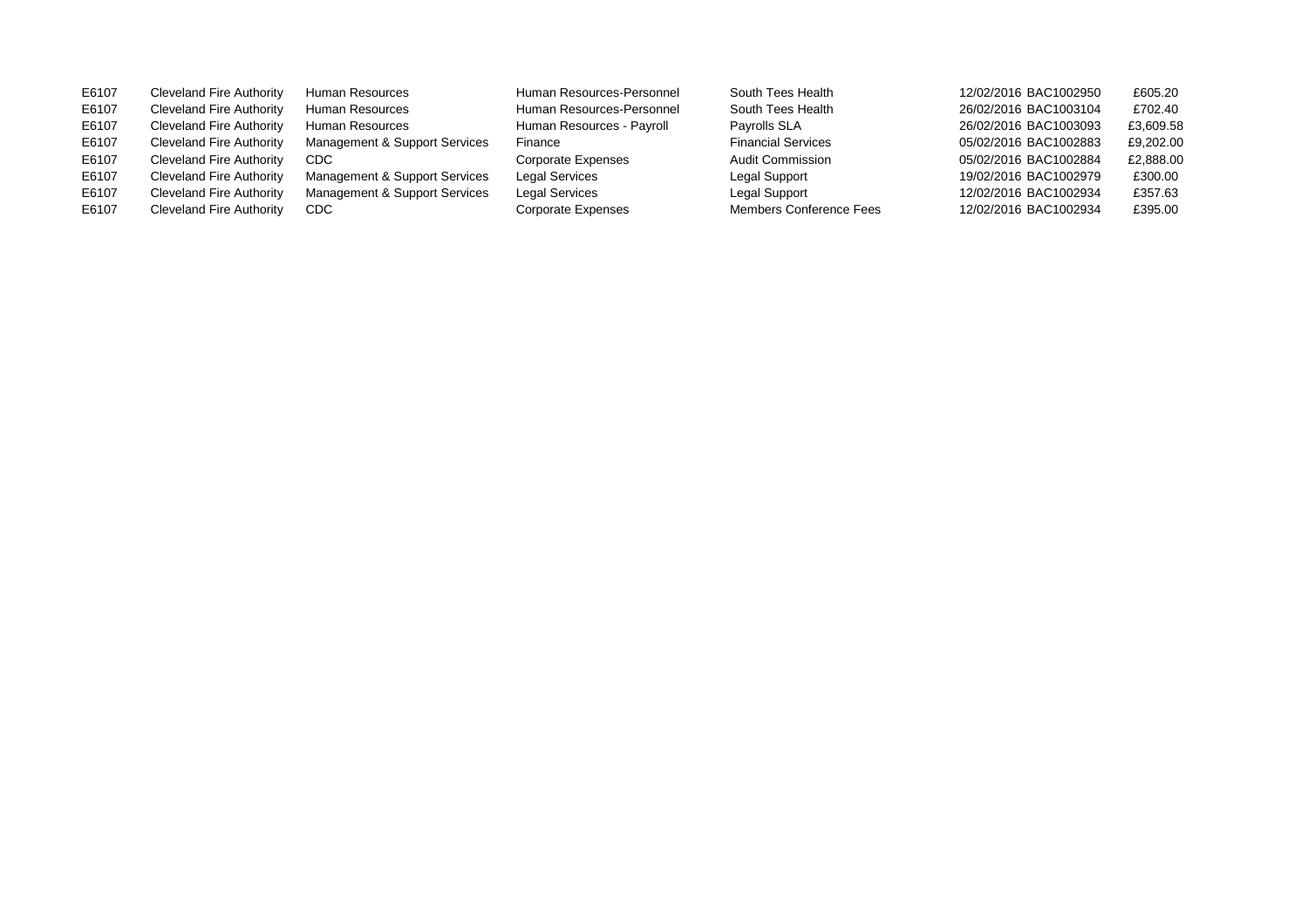| Capital or | Supplier name                   | Ref  |
|------------|---------------------------------|------|
| Revenue    |                                 |      |
| revenue    | <b>ISG Construction Ltd</b>     | 2872 |
| revenue    | <b>ISG Construction Ltd</b>     | 2872 |
| revenue    | <b>DWF LLP</b>                  | 3072 |
| revenue    | <b>DWF LLP</b>                  | 3072 |
| revenue    | Nesmo Truck Bodies              | 436  |
| revenue    | <b>Holmatro UK Limited</b>      | 2350 |
| revenue    | Bradshaw Gass & Hope LLP        | 2837 |
| revenue    | Bradshaw Gass & Hope LLP        | 2837 |
| revenue    | Bradshaw Gass & Hope LLP        | 2837 |
| revenue    | Bradshaw Gass & Hope LLP        | 2837 |
| revenue    | CFB Risk Management Service CIC | 2753 |
| revenue    | EFA (Trading) Limited           | 1225 |
| revenue    | The Fire Service College        | 565  |
| revenue    | Hartlepool Borough Council      | 354  |
| revenue    | Hartlepool Borough Council      | 354  |
| revenue    | Local Government Association    | 1469 |
| revenue    | CFOA (Services) Ltd             | 370  |
| revenue    | CFOA (Services) Ltd             | 370  |
| revenue    | Hartlepool Borough Council      | 354  |
| revenue    | Le Mirage                       | 409  |
| revenue    | <b>Teesside Pension Fund</b>    | 682  |
| revenue    | Hartlepool Borough Council      | 354  |
| revenue    | Hartlepool Borough Council      | 354  |
| revenue    | Hartlepool Borough Council      | 354  |
| revenue    | Hartlepool Borough Council      | 354  |
| revenue    | Hartlepool Borough Council      | 354  |
| revenue    | Hartlepool Borough Council      | 354  |
| revenue    | J L A Limited                   | 475  |
| revenue    | Hartlepool Borough Council      | 354  |
| revenue    | <b>FES FM Limited</b>           | 3018 |
| revenue    | Hartlepool Borough Council      | 354  |
| revenue    | <b>FES FM Limited</b>           | 3018 |
| revenue    | <b>FES FM Limited</b>           | 3018 |
| revenue    | Hartlepool Borough Council      | 354  |
| revenue    | <b>FES FM Limited</b>           | 3018 |
| revenue    | <b>FES FM Limited</b>           | 3018 |
| revenue    | Aggreko Uk Limited              | 740  |
| revenue    | <b>FES FM Limited</b>           | 3018 |
| revenue    | Aggreko Uk Limited              | 740  |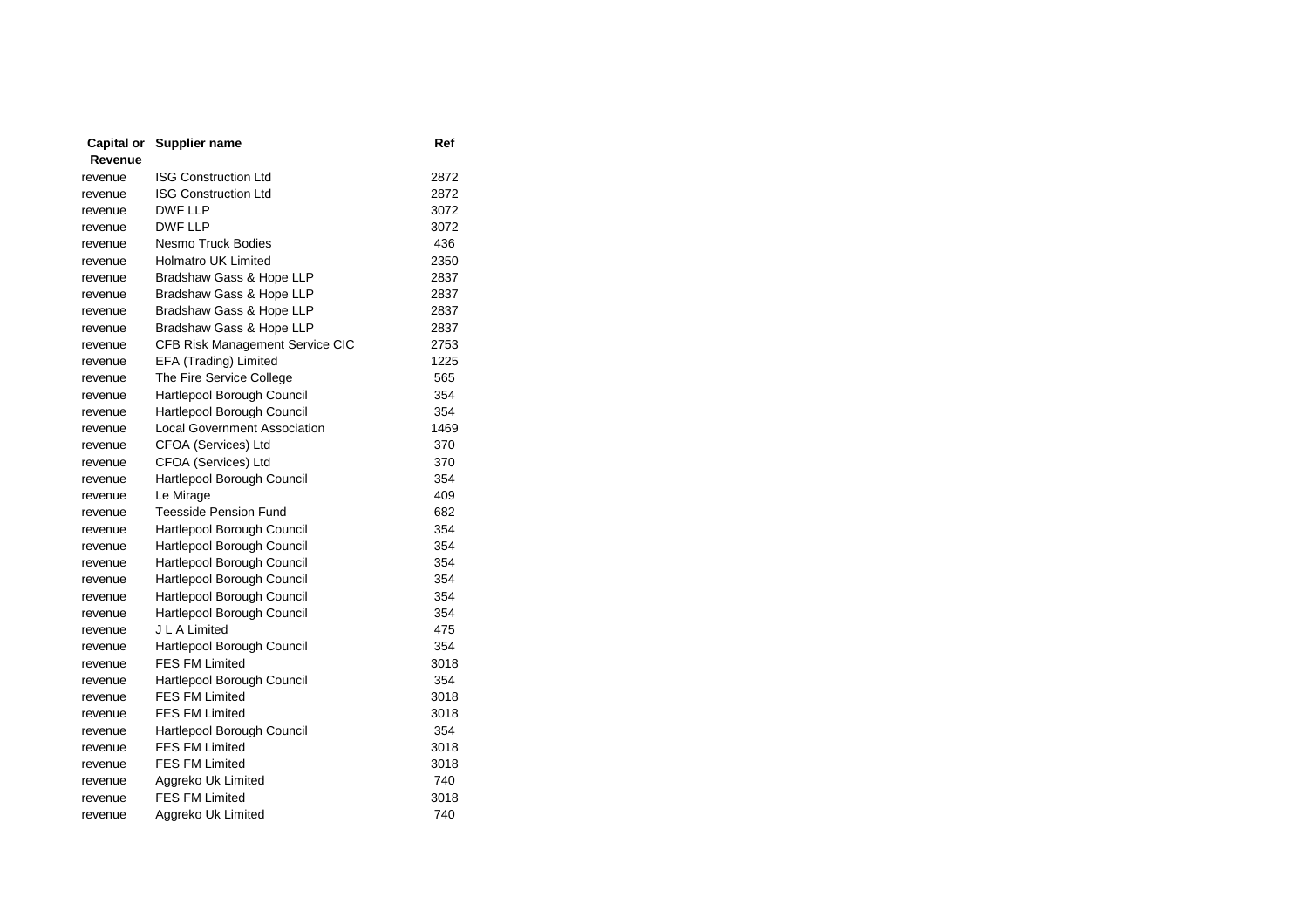| revenue | <b>Bee Clear Limited</b>         | 219  |
|---------|----------------------------------|------|
| revenue | <b>FES FM Limited</b>            | 3018 |
| revenue | <b>FES FM Limited</b>            | 3018 |
| revenue | <b>FES FM Limited</b>            | 3018 |
| revenue | <b>FES FM Limited</b>            | 3018 |
| revenue | Kier Services- Maintenance North | 2919 |
| revenue | Kier Services- Maintenance North | 2919 |
| revenue | Kier Services- Maintenance North | 2919 |
| revenue | Kier Services- Maintenance North | 2919 |
| revenue | Kier Services- Maintenance North | 2919 |
| revenue | Kier Services- Maintenance North | 2919 |
| revenue | Kier Services- Maintenance North | 2919 |
| revenue | Kier Services- Maintenance North | 2919 |
| revenue | Kier Services- Maintenance North | 2919 |
| revenue | Kier Services- Maintenance North | 2919 |
| revenue | Corona Energy                    | 2645 |
| revenue | Corona Energy                    | 2645 |
| revenue | Corona Energy                    | 2645 |
| revenue | Corona Energy                    | 2645 |
| revenue | Corona Energy                    | 2645 |
| revenue | Corona Energy                    | 2645 |
| revenue | Corona Energy                    | 2645 |
| revenue | Corona Energy                    | 2645 |
| revenue | Corona Energy                    | 2645 |
| revenue | Corona Energy                    | 2645 |
| revenue | Corona Energy                    | 2645 |
| revenue | Corona Energy                    | 2645 |
| revenue | Npower Northern Limited          | 955  |
| revenue | Npower Northern Limited          | 955  |
| revenue | Npower Northern Limited          | 955  |
| revenue | Npower Northern Limited          | 955  |
| revenue | Npower Northern Limited          | 955  |
| revenue | Npower Northern Limited          | 955  |
| revenue | Npower Northern Limited          | 955  |
| revenue | Npower Northern Limited          | 955  |
| revenue | Npower Northern Limited          | 955  |
| revenue | Npower Northern Limited          | 955  |
| revenue | Npower Northern Limited          | 955  |
| revenue | Npower Northern Limited          | 955  |
| revenue | Npower Northern Limited          | 955  |
| revenue | Npower Northern Limited          | 955  |
| revenue | Npower Northern Limited          | 955  |
| revenue | Npower Northern Limited          | 955  |
| revenue | Npower Northern Limited          | 955  |
| revenue | Npower Northern Limited          | 955  |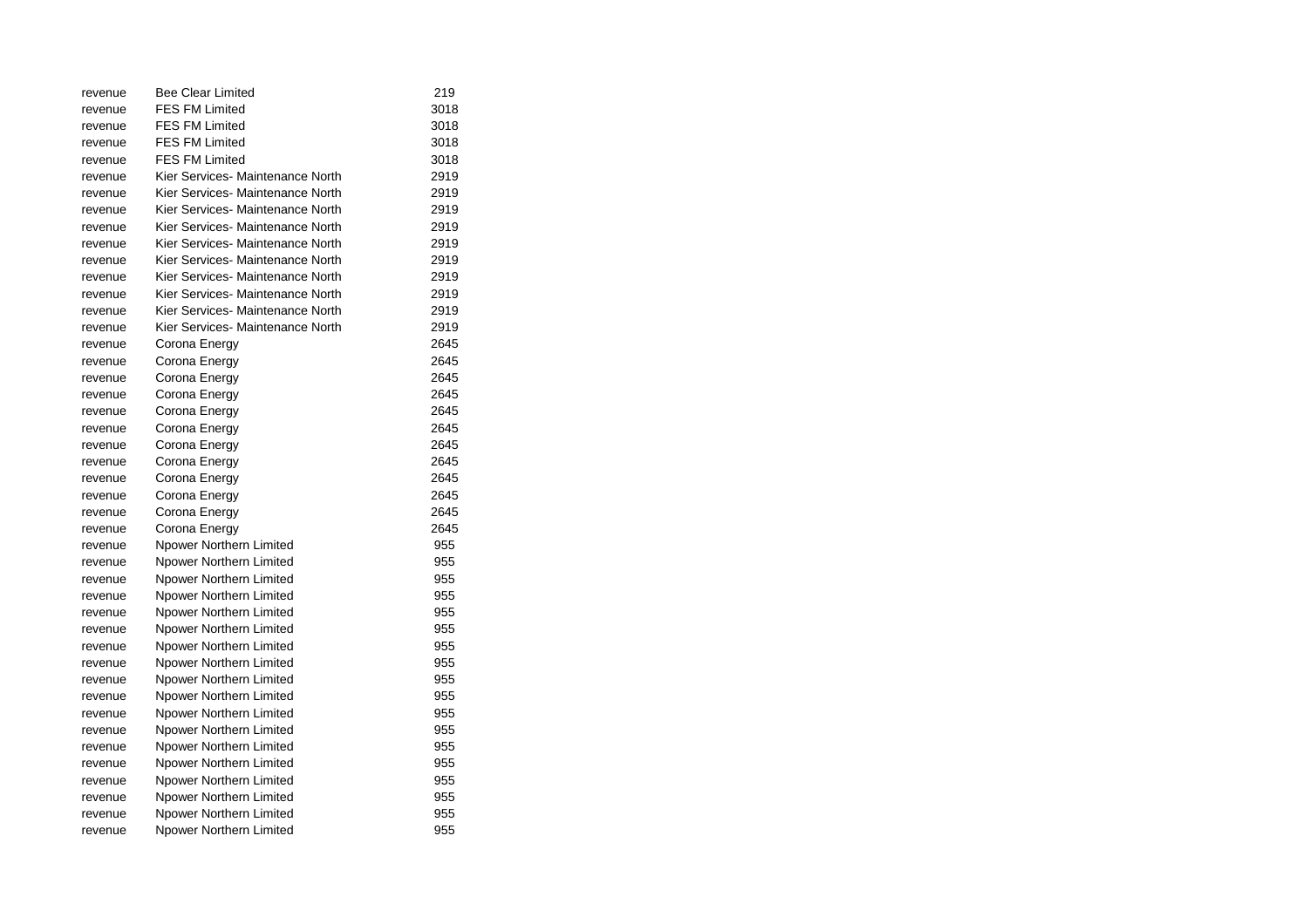| revenue | Npower Northern Limited                  | 955  |
|---------|------------------------------------------|------|
| revenue | Npower Northern Limited                  | 955  |
| revenue | Harvest Energy Ltd                       | 2927 |
| revenue | Northumbrian Water                       | 661  |
| revenue | <b>Hartlepool Water</b>                  | 360  |
| revenue | Northumbrian Water                       | 661  |
| revenue | Northumbrian Water                       | 661  |
| revenue | Hartlepool Water                         | 360  |
| revenue | Northumbrian Water                       | 661  |
| revenue | Greenham Trading Limited                 | 338  |
| revenue | <b>Boc Limited</b>                       | 2248 |
| revenue | <b>OCS Group Uk Limited</b>              | 1027 |
| revenue | <b>OCS Group Uk Limited</b>              | 1027 |
| revenue | OCS Group Uk Limited                     | 1027 |
| revenue | OCS Group Uk Limited                     | 1027 |
| revenue | <b>OCS Group Uk Limited</b>              | 1027 |
| revenue | <b>OCS Group Uk Limited</b>              | 1027 |
| revenue | OCS Group Uk Limited                     | 1027 |
| revenue | <b>OCS Group Uk Limited</b>              | 1027 |
| revenue | <b>OCS Group Uk Limited</b>              | 1027 |
| revenue | OCS Group Uk Limited                     | 1027 |
| revenue | OCS Group Uk Limited                     | 1027 |
| revenue | OCS Group Uk Limited                     | 1027 |
| revenue | OCS Group Uk Limited                     | 1027 |
| revenue | <b>Back Care Solutions Ltd</b>           | 3095 |
| revenue | <b>Churchill Security Solutions Ltd</b>  | 1365 |
| revenue | Harvest Energy Ltd                       | 2927 |
| revenue | Harvest Energy Ltd                       | 2927 |
| revenue | Harvest Energy Ltd                       | 2927 |
| revenue | Harvest Energy Ltd                       | 2927 |
| revenue | Harvest Energy Ltd                       | 2927 |
| revenue | Alphabet (UK) Fleet Management Ltd       | 1911 |
| revenue | Alphabet (UK) Fleet Management Ltd       | 1911 |
| revenue | Arnold Clark Finance Limited             | 1921 |
| revenue | <b>Arnold Clark Finance Limited</b>      | 1921 |
| revenue | Co Durham & Darlington Fire & Rescue Ser | 225  |
| revenue | <b>Cummins Business Services</b>         | 547  |
| revenue | Emergency One (Uk) Ltd                   | 184  |
| revenue | <b>Gott Technical Services Ltd</b>       | 2537 |
| revenue | <b>Inlec Uk Limited</b>                  | 905  |
| revenue | Taskers Uk Limited (Factored)            | 676  |
| revenue | Alexander Dennis Parts Limited           | 1568 |
| revenue | Auto Electrics (Teeside) Ltd             | 2690 |
| revenue | <b>Fleet Factors Limited</b>             | 328  |
| revenue | <b>Fleet Factors Limited</b>             | 328  |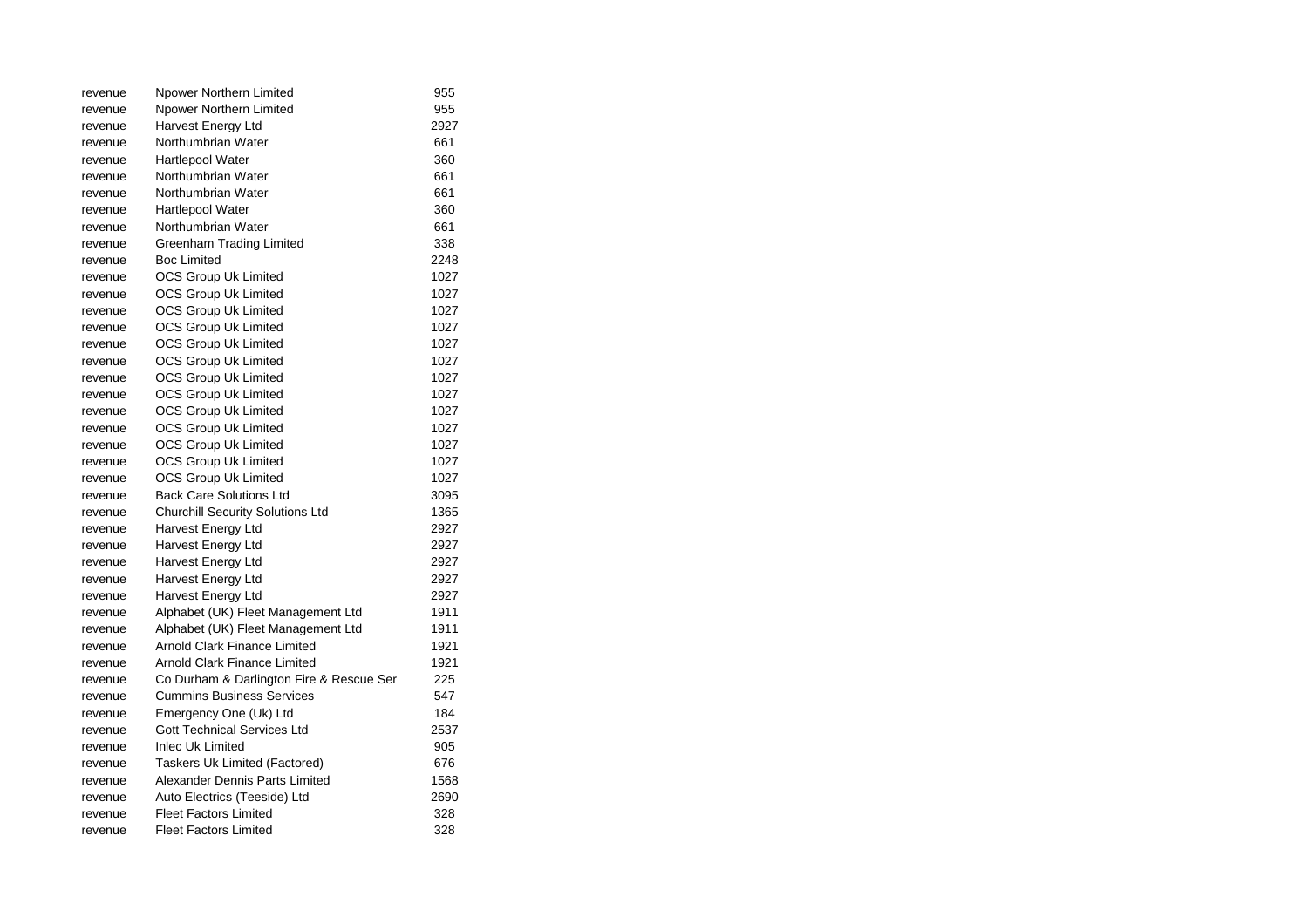| revenue | <b>Fleet Factors Limited</b>              | 328  |
|---------|-------------------------------------------|------|
| revenue | Scania (Great Britain) Limited            | 707  |
| revenue | Scania (Great Britain) Limited            | 707  |
| revenue | Volvo Truck & Bus Centre Nth & Scotland   | 637  |
| revenue | Ruck Engineering & Cleaning Tech          | 388  |
| revenue | Fuchs Lubricants (Uk) Plc                 | 1243 |
| revenue | Godiva Limited                            | 405  |
| revenue | <b>Holmatro UK Limited</b>                | 2350 |
| revenue | Pearson & Black Ltd                       | 264  |
| revenue | Interspiro Limited                        | 2810 |
| revenue | Precision Units (Dorset)                  | 1158 |
| revenue | Kiowa Ltd                                 | 765  |
| revenue | Safequip                                  | 1611 |
| revenue | Insight Direct (Uk) Limited               | 777  |
| revenue | Insight Direct (Uk) Limited               | 777  |
| revenue | The Print Factory                         | 140  |
| revenue | Neopost Limited                           | 862  |
| revenue | CFB Risk Management Service CIC           | 2753 |
| revenue | Berendsen UK Ltd                          | 718  |
| revenue | <b>Bristol Uniforms Limited</b>           | 203  |
| revenue | <b>Bristol Uniforms Limited</b>           | 203  |
| revenue | <b>Bristol Uniforms Limited</b>           | 203  |
| revenue | <b>Bristol Uniforms Limited</b>           | 203  |
| revenue | <b>Hunter Apparel Solutions Limited</b>   | 1307 |
| revenue | <b>B</b> T Telecommunications Plc         | 576  |
| revenue | 02 UK Limited                             | 2246 |
| revenue | O2 (Uk) Limited                           | 784  |
| revenue | O2 (Uk) Limited                           | 784  |
| revenue | Orange Personal Comm Services Ltd         | 197  |
| revenue | <b>DSPG Limited</b>                       | 1571 |
| revenue | Sinclair Voicenet Ltd                     | 2787 |
| revenue | <b>Airwave Solutions Ltd</b>              | 2689 |
| revenue | <b>Communities &amp; Local Government</b> | 2011 |
| revenue | <b>Communities &amp; Local Government</b> | 2011 |
| revenue | <b>Communities &amp; Local Government</b> | 2011 |
| revenue | Dell Computer Corporation                 | 185  |
| revenue | 3tc Software                              | 3108 |
| revenue | 3tc Software                              | 3108 |
| revenue | Insight Direct (Uk) Limited               | 777  |
| revenue | WH Bence Coachworks Ltd                   | 2728 |
| revenue | Insight Direct (Uk) Limited               | 777  |
| revenue | Insight Direct (Uk) Limited               | 777  |
| revenue | Connectix Ltd                             | 3113 |
| revenue | Connectix Ltd                             | 3113 |
| revenue | Insight Direct (Uk) Limited               | 777  |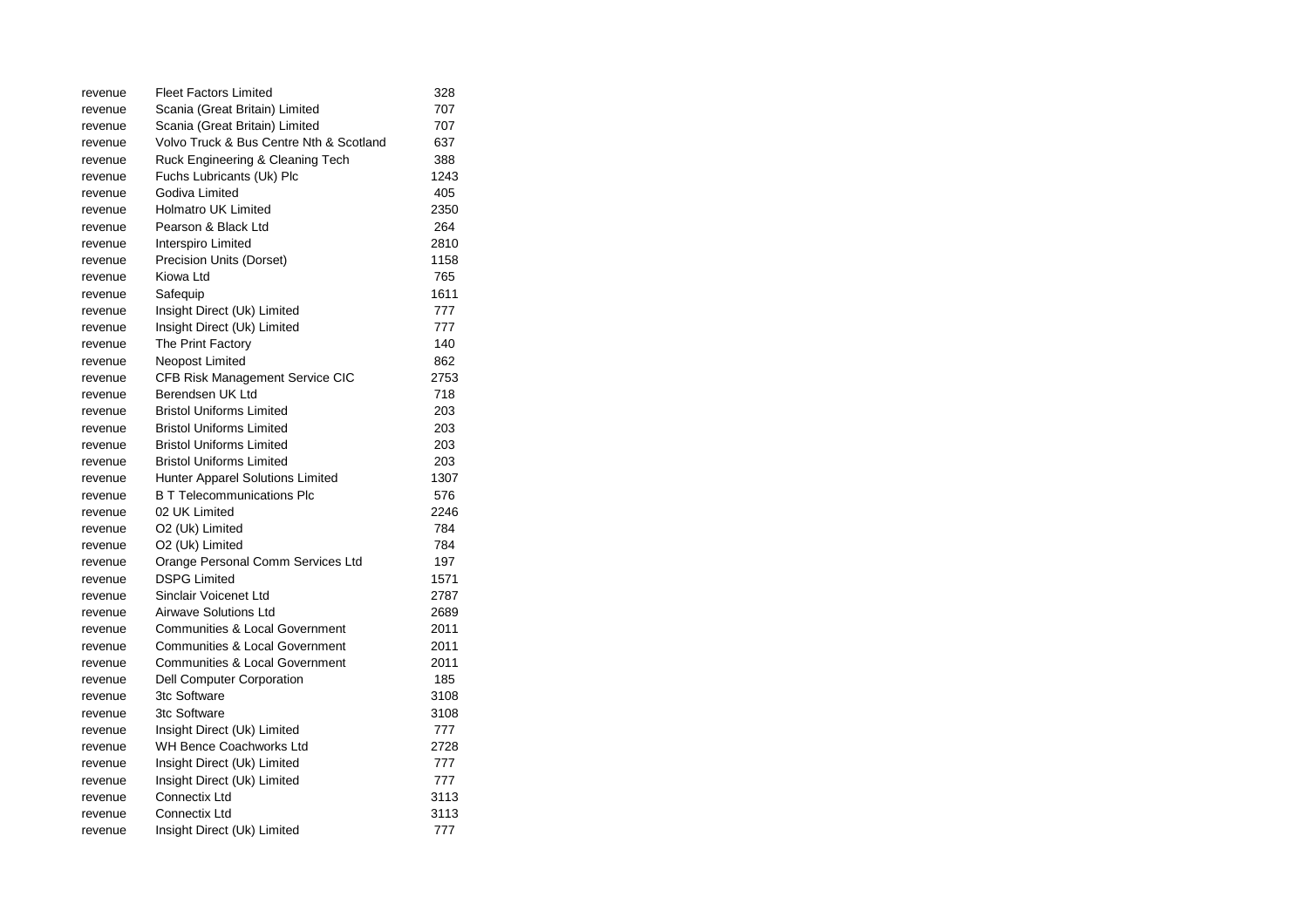| revenue | <b>Russell Telecom Limited</b>           | 714  |
|---------|------------------------------------------|------|
| revenue | <b>Russell Telecom Limited</b>           | 714  |
| revenue | <b>Russell Telecom Limited</b>           | 714  |
| revenue | <b>Russell Telecom Limited</b>           | 714  |
| revenue | <b>Russell Telecom Limited</b>           | 714  |
| revenue | Instanta Limited                         | 1135 |
| revenue | Instanta Limited                         | 1135 |
| revenue | Maval Electrical Engineering Co Ltd      | 2249 |
| revenue | Neopost Limited                          | 862  |
| revenue | Alphatec PFE                             | 1152 |
| revenue | Alphatec PFE                             | 1152 |
| revenue | Northumbrian Water                       | 661  |
| revenue | Northumbrian Water                       | 661  |
| revenue | Northumbrian Water                       | 661  |
| revenue | Northumbrian Water                       | 661  |
| revenue | Northumbrian Water                       | 661  |
| revenue | Northumbrian Water                       | 661  |
| revenue | Northumbrian Water                       | 661  |
| revenue | Northumbrian Water                       | 661  |
| revenue | Northumbrian Water                       | 661  |
| revenue | Northumbrian Water                       | 661  |
| revenue | Northumbrian Water                       | 661  |
| revenue | Northumbrian Water                       | 661  |
| revenue | Northumbrian Water                       | 661  |
| revenue | Northumbrian Water                       | 661  |
| revenue | Northumbrian Water                       | 661  |
| revenue | <b>Mellors Catering Services Limited</b> | 1997 |
| revenue | <b>Mellors Catering Services Limited</b> | 1997 |
| revenue | <b>Mellors Catering Services Limited</b> | 1997 |
| revenue | Bauer Radio Ltd                          | 2475 |
| revenue | Bauer Radio Ltd                          | 2475 |
| revenue | Communicorp UK Ltd                       | 3112 |
| revenue | Hartlepool Borough Council               | 354  |
| revenue | NLA Media Access Limited                 | 2518 |
| revenue | Mains Electrical Distributors Ltd        | 1974 |
| revenue | <b>Sprue Safety Products Limited</b>     | 2119 |
| revenue | <b>Sprue Safety Products Limited</b>     | 2119 |
| revenue | <b>Sprue Safety Products Limited</b>     | 2119 |
| revenue | Sprue Safety Products Limited            | 2119 |
| revenue | <b>Sprue Safety Products Limited</b>     | 2119 |
| revenue | Sprue Safety Products Limited            | 2119 |
| revenue | Sprue Safety Products Limited            | 2119 |
| revenue | Fire Services Youth Training Assoc       | 1455 |
| revenue | Carol Wilkinson                          | 3119 |
| revenue | Amplifon Limited                         | 3121 |